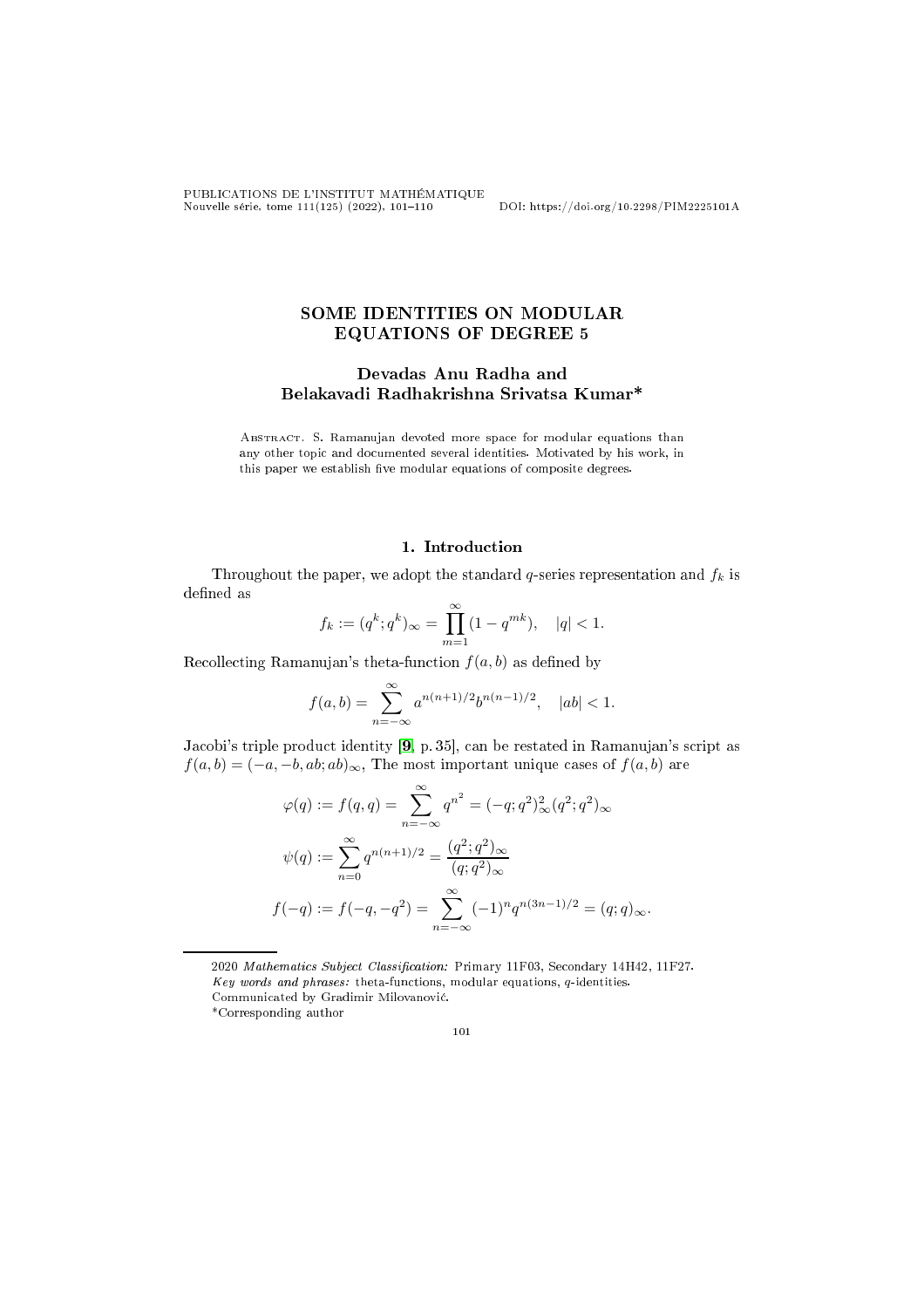Also after Ramanujan, define

$$
\chi(q) := (-q; q^2)_{\infty}.
$$

Ramanujan documented distinct identities which involve  $f(-q)$ ,  $f(-q^2)$ ,  $f(-q^n)$ and  $f(-q^{2n})$  in his second notebook  $\bm{[18]}$  and 'Lost' notebook  $\bm{[19]}$ . For example  $\bm{[10]}$ , p.  $206$ , if

$$
P := \frac{f(-q)}{q^{1/6}f(-q^5)} \quad \text{and} \quad Q := \frac{f(-q^2)}{q^{1/3}f(-q^{10})}
$$

$$
PQ + \frac{5}{PQ} = \left(\frac{Q}{P}\right)^3 + \left(\frac{P}{Q}\right)^3.
$$

then

In Ramanujan's notebooks there are possibly more modular equations that are found in the ombined work of all his forerunners. In fa
t Ramanujan devoted more spa
e in his notebooks to modular equations than any other topi
. He generally established simpler modular equations than his forerunners without proof. He used theta function identities to develop them. In his notebooks [\[10,](#page-8-3) 18], Ramanujan listed 23 classic identities so called P-Q modular equations. These identities associate quotients of the eta-function which are designated by  $P$  or  $Q$  by Ramanujan. Proofs of eighteen of these  $P-Q$  identities employing various modular equations of Ramanujan have been given for the first time by Berndt [9] and Berndt and Zhang  $[11]$ . These modular equations play an extensive role in the evaluation of class invariants, continued fractions, ratio of theta functions and many more. For the wonderful work on hypergeometri fun
tions and modular equations one may refer  $[1-8, 12-16, 20-26]$  $[1-8, 12-16, 20-26]$  $[1-8, 12-16, 20-26]$  $[1-8, 12-16, 20-26]$  $[1-8, 12-16, 20-26]$  $[1-8, 12-16, 20-26]$  $[1-8, 12-16, 20-26]$  $[1-8, 12-16, 20-26]$  $[1-8, 12-16, 20-26]$  $[1-8, 12-16, 20-26]$ . Motivated by the above work in this paper, we establish modular equation of degree 5 of various degrees  $\{1, 2, 4, 5, 10, 20\}, \{1, 3, 5, 9, 10\}$  $15, 45\}, \{1, 4, 5, 16, 20, 80\}.$  Before proving our results, first we define a modular equation of degree  $n$ . In Section [2,](#page-2-0) we list some  $P-Q$  type modular equations which we need to prove our main results and in Section [3,](#page-2-1) we prove modular equation of degree 5.

Prior to attempting to prove our main results, we define a modular equation as defined by Ramanujan. An equation of the form

$$
n\frac{{}_2F_1\left(\frac{1}{2},\frac{1}{2};1;1-\alpha\right)}{{}_2F_1\left(\frac{1}{2},\frac{1}{2};1;\alpha\right)}=\frac{{}_2F_1\left(\frac{1}{2},\frac{1}{2};1;1-\beta\right)}{{}_2F_1\left(\frac{1}{2},\frac{1}{2};1;\beta\right)},
$$

is called a modular equation of degree n where  $\beta$  has degree n over  $\alpha$ , and

$$
{}_2F_1(a,b;c;x) := \sum_{n=0}^{\infty} \frac{(a)_n (b)_n}{(c)_n n!} x^n \quad |x| < 1,
$$

denotes an ordinary hyper-geometric series with

$$
(x)_n := x(x+1)(x+2)\dots(x+n-1),
$$

and the multiplier

$$
m := \frac{z_1}{z_n} = \frac{{}_2F_1\left(\frac{1}{2},\frac{1}{2};1;\alpha\right)}{{}_2F_1\left(\frac{1}{2},\frac{1}{2};1;\beta\right)}.
$$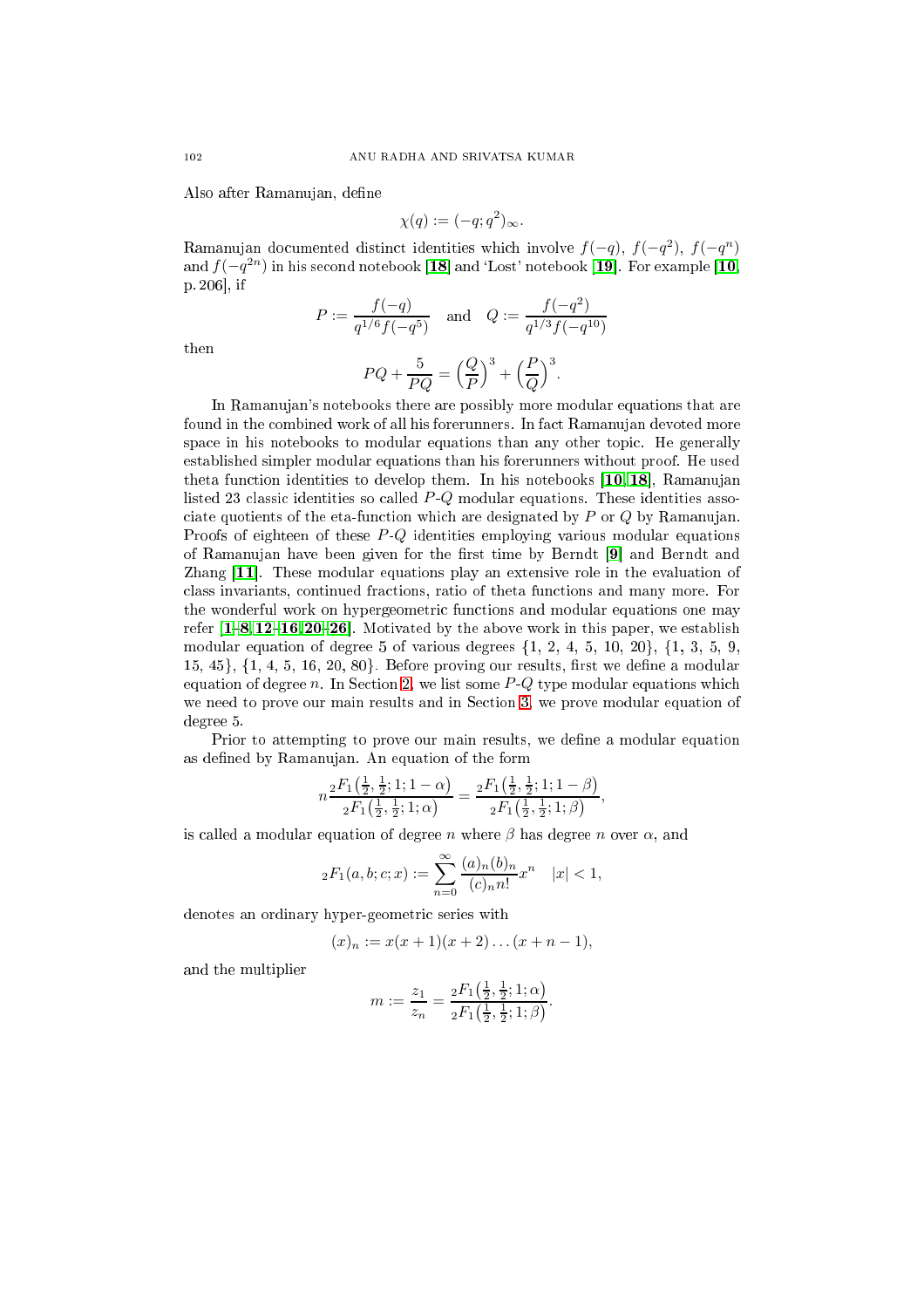### 2. Preliminaries

<span id="page-2-0"></span>LEMMA  $2.1.$  If

<span id="page-2-2"></span>
$$
P := \frac{f(-q)}{q^{1/6}f(-q^5)} \quad and \quad Q_n := \frac{f(-q^n)}{q^{n/6}f(-q^{5n})}
$$

then

(2.1) 
$$
PQ_2 + \frac{5}{PQ_2} = \left(\frac{Q_2}{P}\right)^3 + \left(\frac{P}{Q_2}\right)^3.
$$

<span id="page-2-3"></span>(2.2) 
$$
(PQ_3)^3 + \frac{125}{(PQ_3)^3} + \left(\frac{P}{Q_3}\right)^6 - \left(\frac{Q_3}{P}\right)^6 + 9\left(\frac{P}{Q_3}\right)^3 + 9\left(\frac{Q_3}{P}\right)^3 = 0.
$$

<span id="page-2-4"></span>(2.3) 
$$
(PQ_4)^3 + \frac{125}{(PQ_4)^3} = \left(\frac{P}{Q_4}\right)^5 + \left(\frac{Q_4}{P}\right)^5 - 8\left[\left(\frac{P}{Q_4}\right)^3 + \left(\frac{Q_4}{P}\right)^3\right] + 4\left(\frac{P}{Q_4} + \frac{Q_4}{R}\right) + 4/\left(\frac{P}{Q_4} + \frac{Q_4}{P}\right).
$$

For the proof of  $(2.1)$ , see [10] and for the proof of  $(2.2)$  and  $(2.3)$ , see [19]. Lemma 2.2. If

<span id="page-2-5"></span>
$$
P := \frac{\psi(-q)}{q^{1/2}\psi(-q^5)} \quad \text{and} \quad Q := \frac{\psi(-q^3)}{q^{3/2}\psi(-q^{15})}
$$

then

(2.4) 
$$
(PQ) + \frac{5}{(PQ)} = \left(\frac{Q}{P}\right)^2 - \left(\frac{P}{Q}\right)^2 + 3\left[\left(\frac{P}{Q}\right) + \left(\frac{Q}{P}\right)\right].
$$

For the proof, see  $[8]$ .

Lemma 2.3. If

$$
P:=\frac{\varphi(-q)}{\varphi(-q^5)}\quad\text{and}\qquad Q:=\frac{\varphi(-q^2)}{\varphi(-q^{10})}
$$

then

(2.5) 
$$
\left(\frac{P}{Q}\right)^2 + \left(\frac{Q}{P}\right)^2 + 4 = Q^2 + \frac{5}{Q^2}.
$$

<span id="page-2-1"></span>For the proof, see  $[17]$ .

## <span id="page-2-6"></span>3. Modular equations of degree 5

THEOREM 3.1. If  $u=\sqrt{\frac{z_1z_2}{x_1}}$  $z_5z_{10}$  $\int \frac{\alpha\beta(1-\alpha)^4(1-\beta)^4}{\alpha}$  $\frac{\alpha\beta(1-\alpha)^4(1-\beta)^4}{\delta\eta(1-\delta)^4(1-\eta)^4}$  and  $v = \sqrt{\frac{z_2z_4}{z_{10}z_2}}$  $z_{10}z_{20}$  $\int \frac{\beta \gamma (1-\beta)^4 (1-\gamma)^4}{\beta}$  $\frac{\beta \gamma (1-\beta)^4 (1-\gamma)^4}{\eta \zeta (1-\eta)^4 (1-\zeta)^4}$ then, we have

$$
(u6v2(v2+5)-v6u2(u2+5))(u2(u2+5)-v2(v2+5))=(u6-v6)2,
$$

where  $\beta, \gamma, \delta, \eta$  and  $\zeta$  have degrees two, four, five, ten and twenty over  $\alpha$  respectively.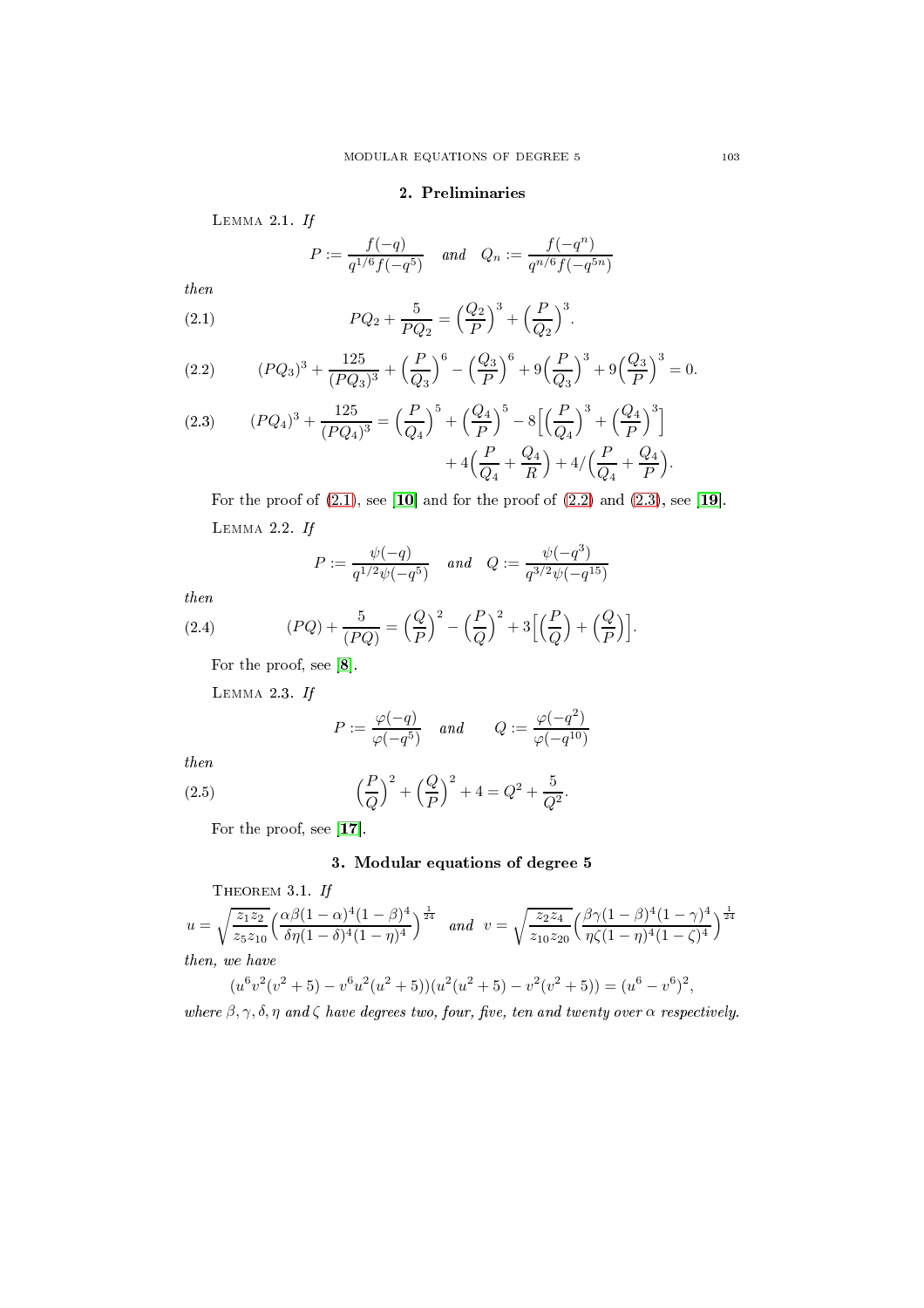<span id="page-3-0"></span>Proof. Let

(3.1) 
$$
A = \frac{f(-q)}{q^{1/6}f(-q^5)}, \quad B = \frac{f(-q^2)}{q^{1/3}f(-q^{10})} \text{ and } C = \frac{f(-q^4)}{q^{2/3}f(-q^{20})}.
$$

On employing [\(3.1\)](#page-3-0) in [\(2.1\)](#page-2-2), it is observed that

<span id="page-3-4"></span>(3.2) 
$$
AB + \frac{5}{AB} = \left(\frac{A}{B}\right)^3 + \left(\frac{B}{A}\right)^3,
$$

<span id="page-3-5"></span>(3.3) 
$$
BC + \frac{5}{BC} = \left(\frac{B}{C}\right)^3 + \left(\frac{C}{B}\right)^3.
$$

From Entry 12(ii) [\[9,](#page-8-0) p. 124], set  $q = e^{-y}$  for  $z = {}_2F_1(\frac{1}{2}, \frac{1}{2}; 1; x)$  and  $y = \pi {}_2F_1(\frac{1}{2}, \frac{1}{2};$  $1; 1-x)/_2F_1(\frac{1}{2}, \frac{1}{2}; 1; x)$ , we have

<span id="page-3-1"></span>(3.4) 
$$
f(-q) = \sqrt{z} \; 2^{-1/6} \left( \frac{x(1-x)^4}{q} \right)^{1/24}.
$$

Employing [\(3.4\)](#page-3-1) in [\(3.1\)](#page-3-0), we observe that

<span id="page-3-2"></span>(3.5) 
$$
AB = \sqrt{\frac{z_1 z_2}{z_5 z_{10}}} \left( \frac{\alpha \beta (1 - \alpha)^4 (1 - \beta)^4}{\delta \eta (1 - \delta)^4 (1 - \eta)^4} \right)^{1/24} = u,
$$

<span id="page-3-3"></span>(3.6) 
$$
BC = \sqrt{\frac{z_2 z_4}{z_{10} z_{20}}} \left(\frac{\beta \gamma (1 - \beta)^4 (1 - \gamma)^4}{\eta \zeta (1 - \eta)^4 (1 - \zeta)^4}\right)^{1/24} = v.
$$

Using  $(3.5)$  and  $(3.6)$  in  $(3.2)$  and  $(3.3)$ , we obtain

(3.7) 
$$
B^{12} - u^2(u^2 + 5)B^6 + u^6 = 0,
$$

(3.8) 
$$
B^{12} - v^2(v^2 + 5)B^6 + v^6 = 0,
$$

respectively. From  $(3.7)$  and  $(3.8)$ , we deduce that

<span id="page-3-8"></span><span id="page-3-7"></span><span id="page-3-6"></span>
$$
\frac{B^{12}}{u^6v^2(v^2+5)-v^6u^2(u^2+5)}=\frac{B^6}{u^6-v^6}=\frac{1}{u^2(u^2+5)-v^2(v^2+5)},
$$

which signifies

(3.9) 
$$
B^{12} = \frac{u^6 v^2 (v^2 + 5) - v^6 u^2 (u^2 + 5)}{u^2 (u^2 + 5) - v^2 (v^2 + 5)},
$$

<span id="page-3-9"></span>(3.10) 
$$
B^6 = \frac{u^6 - v^6}{u^2(u^2 + 5) - v^2(v^2 + 5)}.
$$

On combining  $(3.9)$  and  $(3.10)$ , we obtain the desired outcome.

THEOREM 3.2. If  $\beta$ ,  $\gamma$ ,  $\delta$ ,  $\eta$  and  $\zeta$  have degrees three, five, nine, fifteen, forty five over  $\alpha$  respectively and if

$$
u = \sqrt{\frac{z_1 z_{15}}{z_3 z_5}} \left( \frac{\alpha \eta (1 - \alpha)^4 (1 - \eta)^4}{\beta \gamma (1 - \beta)^4 (1 - \gamma)^4} \right)^{\frac{1}{24}} \quad \text{and} \quad v = \sqrt{\frac{z_3 z_{45}}{z_9 z_{15}}} \left( \frac{\beta \zeta (1 - \beta)^4 (1 - \zeta)^4}{\delta \eta (1 - \delta)^4 (1 - \eta)^4} \right)^{\frac{1}{24}}
$$
\n
$$
\text{then, we have}
$$
\n
$$
(sv^9 - tu^3)(tu^9 - sv^3) = 125u^6 v^6 (1 - u^6 v^6)^2,
$$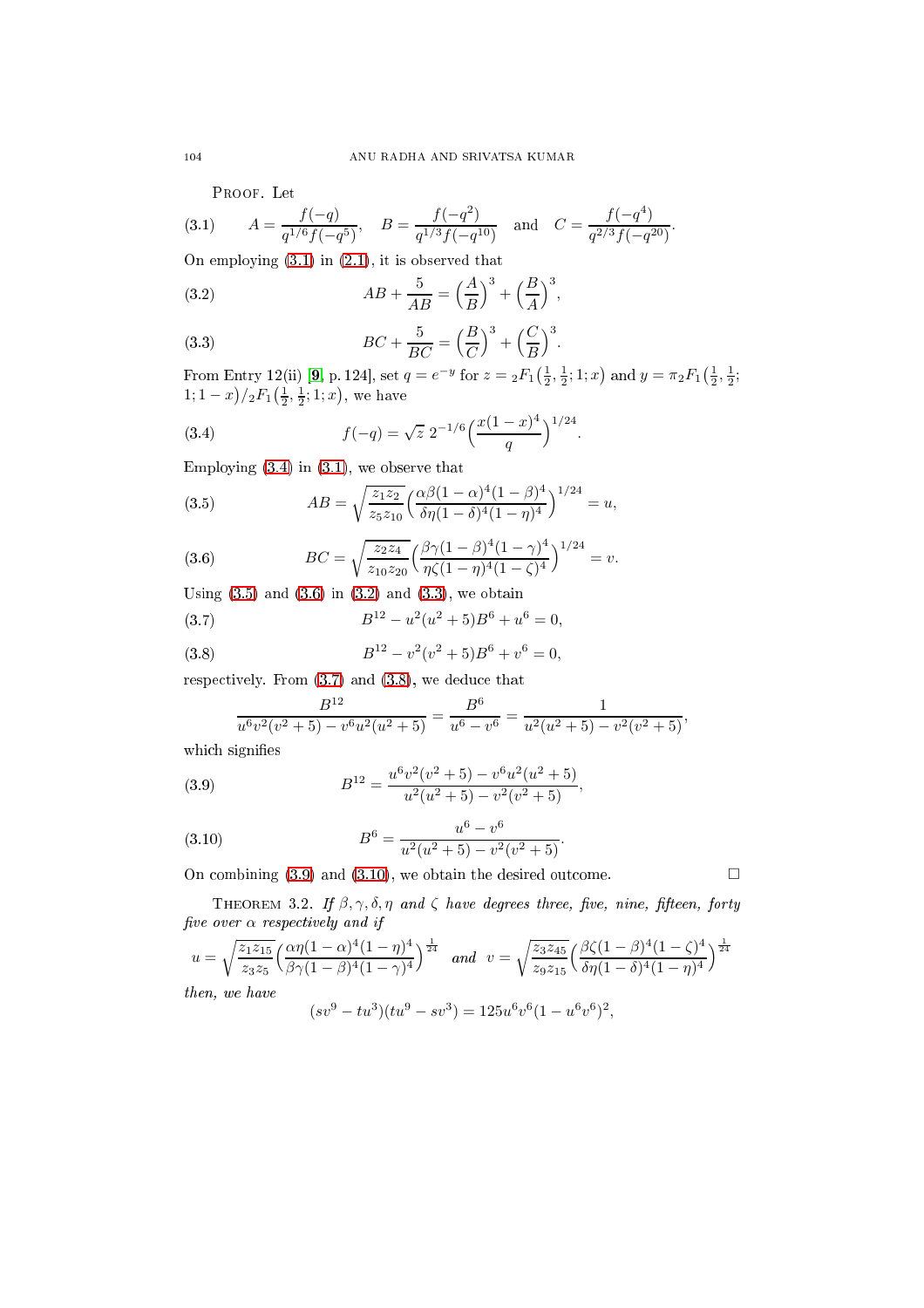where

<span id="page-4-0"></span>
$$
s = u^{12} + 9u^9 + 9u^3 - 1
$$
 and  $t = v^{12} + 9v^9 + 9v^3 - 1$ .

Proof. Let

(3.11) 
$$
A = \frac{f(-q)}{q^{1/6}f(-q^5)}, \quad B = \frac{f(-q^3)}{q^{1/2}f(-q^{15})} \quad \text{and} \quad C = \frac{f(-q^9)}{q^{3/2}f(-q^{45})}.
$$

On employing [\(3.11\)](#page-4-0) in [\(2.2\)](#page-2-3), it is observed that

<span id="page-4-3"></span>(3.12) 
$$
(AB)^3 + \frac{125}{(AB)^3} = \left(\frac{B}{A}\right)^6 - \left(\frac{A}{B}\right)^6 - 9\left(\frac{A}{B}\right)^3 - 9\left(\frac{B}{A}\right)^3,
$$

<span id="page-4-4"></span>(3.13) 
$$
(BC)^3 + \frac{125}{(BC)^3} = \left(\frac{C}{B}\right)^6 - \left(\frac{B}{C}\right)^6 - 9\left(\frac{B}{C}\right)^3 - 9\left(\frac{C}{B}\right)^3.
$$

On using [\(3.4\)](#page-3-1) in [\(3.11\)](#page-4-0), it is observed that

<span id="page-4-1"></span>(3.14) 
$$
\frac{A}{B} = \sqrt{\frac{z_1 z_{15}}{z_3 z_5}} \left( \frac{\alpha \eta (1 - \alpha)^4 (1 - \eta)^4}{\beta \gamma (1 - \beta)^4 (1 - \gamma)^4} \right)^{1/24} = u,
$$

<span id="page-4-2"></span>(3.15) 
$$
\frac{B}{C} = \sqrt{\frac{z_3 z_{45}}{z_9 z_{15}}} \left( \frac{\beta \zeta (1 - \beta)^4 (1 - \zeta)^4}{\delta \eta (1 - \delta)^4 (1 - \eta)^4} \right)^{1/24} = v.
$$

Employing  $(3.14)$  and  $(3.15)$  in  $(3.12)$  and  $(3.13)$ , we have  $(3.16)$  ${}^{9}B^{12} + sB^6 + 125u^3 = 0,$ 

(3.17) 
$$
v^3 B^{12} + t B^6 + 125 v^9 = 0,
$$

respectively, where  $s = u^{12} + 9u^9 + 9u^3 - 1$  and  $t = v^{12} + 9v^9 + 9v^3 - 1$ . From [\(3.16\)](#page-4-5) and  $(3.17)$ , we have

<span id="page-4-7"></span><span id="page-4-6"></span><span id="page-4-5"></span>
$$
\frac{B^{12}}{125(sv^9 - tu^3)} = \frac{B^6}{125u^3v^3(1 - u^6v^6)} = \frac{1}{tu^9 - sv^3},
$$

which signifies

(3.18) 
$$
B^{12} = \frac{125(sv^9 - tu^3)}{tu^9 - sv^3}
$$

and

(3.19) 
$$
B^{6} = \frac{125u^{3}v^{3}(1 - u^{6}v^{6})}{tu^{9} - sv^{3}}
$$

On combining  $(3.18)$  and  $(3.19)$ , we obtain the desired outcome.

<span id="page-4-9"></span>THEOREM 3.3. If  
\n
$$
u = \sqrt{\frac{z_1 z_{20}}{z_4 z_5}} \left( \frac{\alpha \eta (1 - \alpha)^4 (1 - \eta)^4}{\beta \gamma (1 - \beta)^4 (1 - \gamma)^4} \right)^{\frac{1}{24}} \quad \text{and} \quad v = \sqrt{\frac{z_4 z_{80}}{z_{16} z_{20}}} \left( \frac{\beta \zeta (1 - \beta)^4 (1 - \zeta)^4}{\delta \eta (1 - \delta)^4 (1 - \eta)^4} \right)^{\frac{1}{24}}
$$
\nthen, we have

<span id="page-4-8"></span>.

 $then,$ 

$$
u3v3(n-mu3v3)(m-nu3v3) = 125(1 - u6v6)2,
$$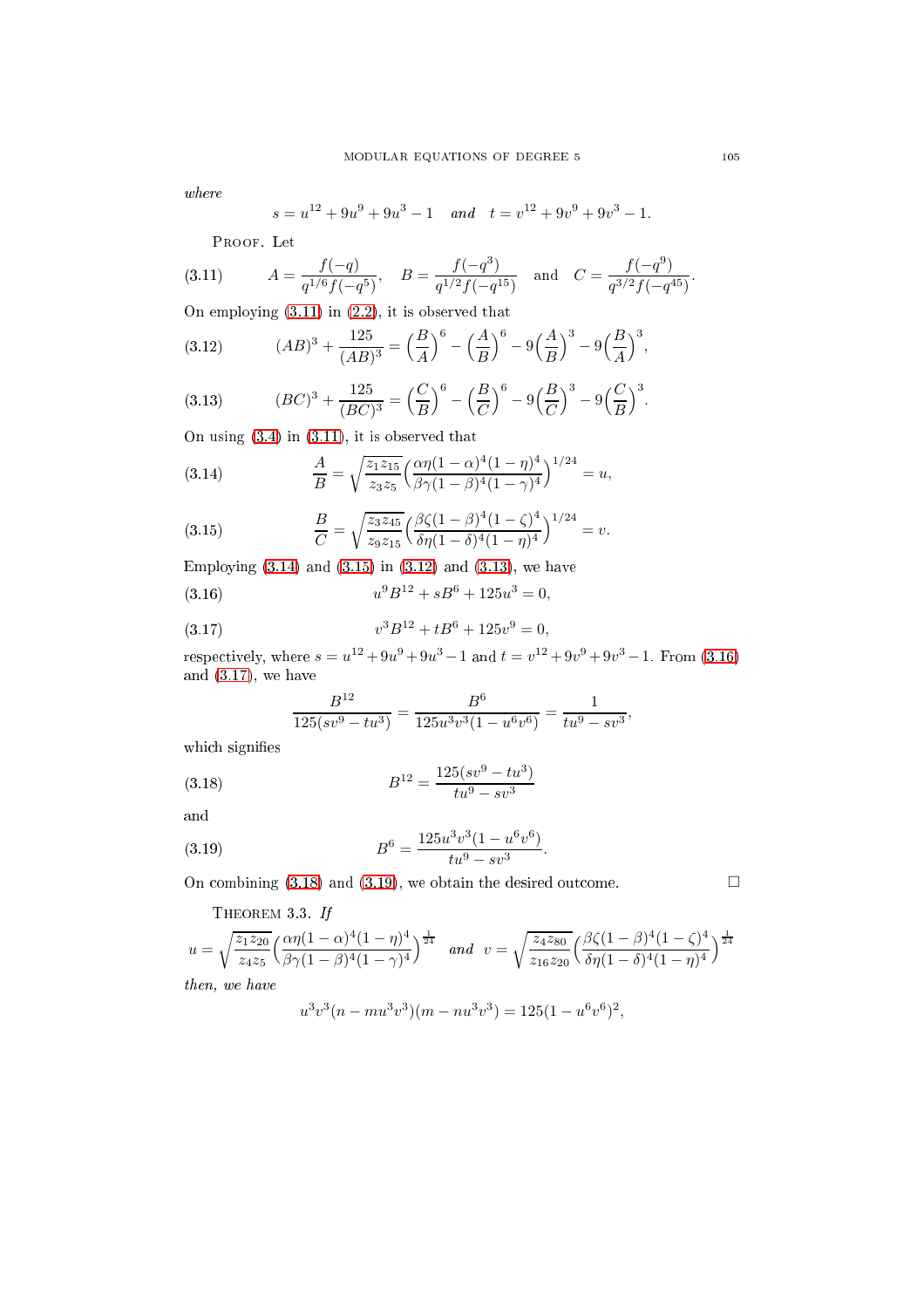where

$$
m = s5 - 13s3 - 49s + 4(s + \frac{1}{s}), \quad n = t5 - 13t3 - 49t + 4(t + \frac{1}{t}),
$$

$$
s = u + \frac{1}{u}, \quad and \quad t = v + \frac{1}{v}.
$$

and  $\beta, \gamma, \delta, \eta$  and  $\zeta$  have degrees four, five, sixteen, twenty and eighty respectively over α.

<span id="page-5-0"></span>Proof. Let

(3.20) 
$$
A = \frac{f(-q)}{q^{1/6}f(-q^5)}, \quad B = \frac{f(-q^4)}{q^{2/3}f(-q^{20})} \text{ and } C = \frac{f(-q^{16})}{q^{8/3}f(-q^{80})}.
$$

On employing [\(3.20\)](#page-5-0) in [\(2.3\)](#page-2-4), we have

<span id="page-5-3"></span>(3.21) 
$$
(AB)^3 + \frac{125}{(AB)^3} = \left(\frac{A}{B}\right)^5 + \left(\frac{B}{A}\right)^5 - 8\left[\left(\frac{A}{B}\right)^3 + \left(\frac{B}{A}\right)^3\right] + 4\left[\frac{A}{B} + \frac{B}{A}\right] + 4/\left[\frac{A}{B} + \frac{B}{A}\right],
$$
  
(3.22) 
$$
(BC)^3 + \frac{125}{(BC)^3} = \left(\frac{B}{C}\right)^5 + \left(\frac{C}{B}\right)^5 - 8\left[\left(\frac{B}{C}\right)^3 + \left(\frac{C}{B}\right)^3\right] + 4\left[\frac{B}{C} + \frac{C}{B}\right] + 4/\left[\frac{B}{C} + \frac{C}{B}\right].
$$

<span id="page-5-4"></span>On using [\(3.4\)](#page-3-1) in [\(3.20\)](#page-5-0), it is observed that

<span id="page-5-1"></span>(3.23) 
$$
\frac{A}{B} = \sqrt{\frac{z_1 z_{20}}{z_4 z_5}} \left( \frac{\alpha \eta (1 - \alpha)^4 (1 - \eta)^4}{\beta \gamma (1 - \beta)^4 (1 - \gamma)^4} \right)^{1/24} = u,
$$

<span id="page-5-2"></span>(3.24) 
$$
\frac{B}{C} = \sqrt{\frac{z_4 z_{80}}{z_{16} z_{20}}} \left( \frac{\beta \zeta (1 - \beta)^4 (1 - \zeta)^4}{\delta \eta (1 - \delta)^4 (1 - \eta)^4} \right)^{1/24} = v.
$$

Using  $(3.23)$  and  $(3.24)$  in  $(3.21)$  and  $(3.22)$ , we obtain

(3.25) 
$$
u^6 B^{12} - m u^3 B^6 + 125 = 0,
$$

(3.26) 
$$
B^{12} - nv^3 B^6 + 125v^6 = 0,
$$

respectively and  $m, n$  are as defined as in Theorem [3.3.](#page-4-9) From  $(3.25)$  and  $(3.26)$ , we dedu
e  $\overline{D}$ 12  $\mathbf{B}^6$  $\overline{1}$ 

<span id="page-5-8"></span><span id="page-5-7"></span><span id="page-5-6"></span><span id="page-5-5"></span>
$$
\frac{B^{12}}{125(nv^3 - mu^3v^6)} = \frac{B^6}{125(1 - u^6v^6)} = \frac{1}{mu^3 - nu^6v^3},
$$

which signifies

(3.27) 
$$
B^{12} = \frac{125v^3(n - mu^3v^3)}{u^3(m - nu^3v^3)}
$$

and

(3.28) 
$$
B^{6} = \frac{125(1 - u^{6}v^{6})}{u^{3}(m - nu^{3}v^{3})}.
$$

On combining  $(3.27)$  and  $(3.28)$ , we obtain the required result.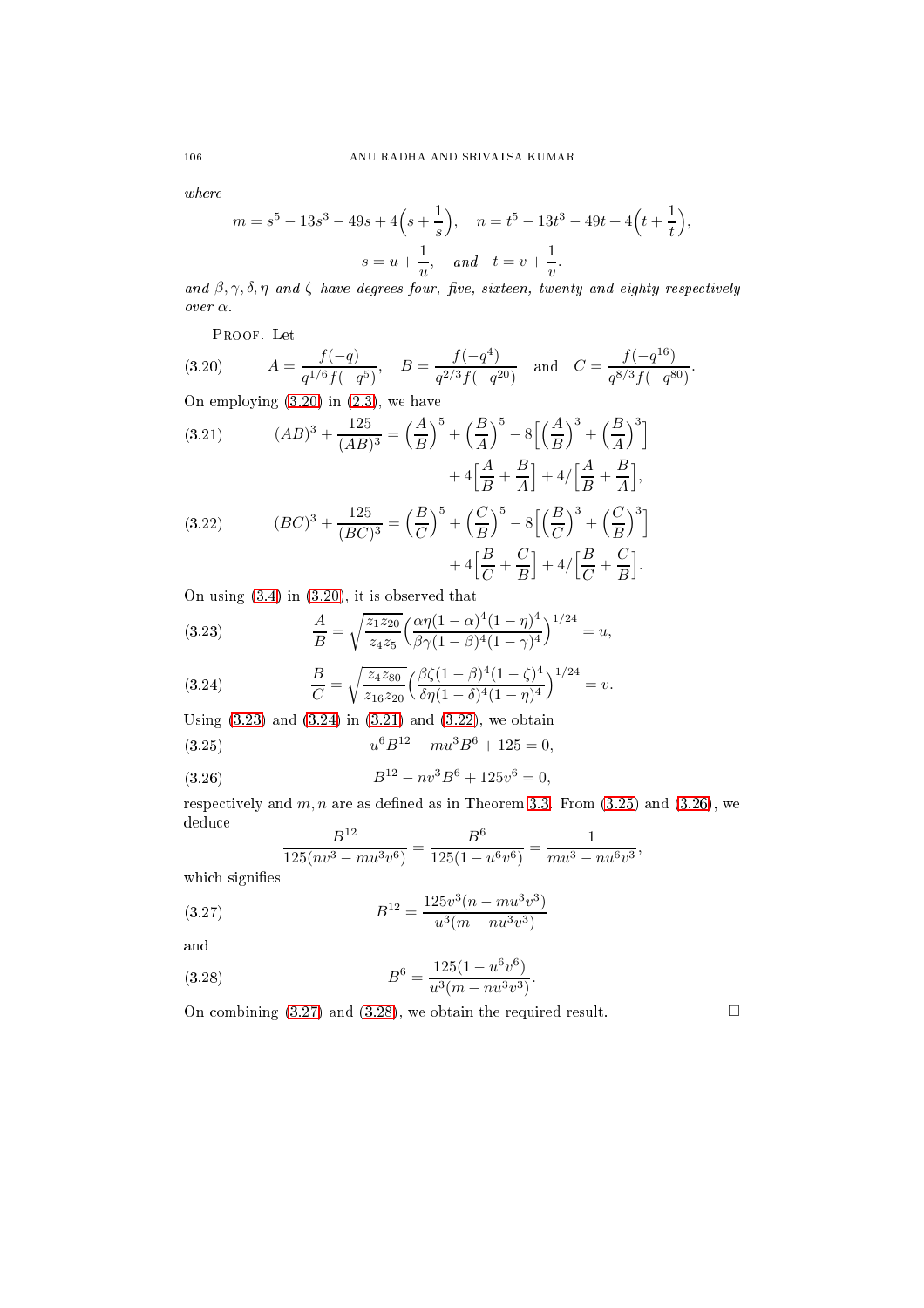<span id="page-6-6"></span>THEOREM 3.4. If  
\n
$$
u = \sqrt{\frac{z_1 z_{15}}{z_3 z_5}} \left( \frac{\alpha \eta (1 - \alpha)(1 - \eta)}{\beta \gamma (1 - \beta)(1 - \gamma)} \right)^{1/8}
$$
 and 
$$
v = \sqrt{\frac{z_3 z_{45}}{z_9 z_{15}}} \left( \frac{\beta \zeta (1 - \beta)(1 - \zeta)}{\delta \eta (1 - \delta)(1 - \eta)} \right)^{1/8}
$$

then, we have

$$
(ut - v3s)(vs - u3t) = 5u2v2(1 - u2v2),
$$

where  $s = 1 + 3u + 3u^3 - u^4$ ,  $t = 1 + 3v + 3v^3 - v^4$ , and  $\beta, \gamma, \delta, \eta$  and  $\zeta$  have degrees three, five, nine, fifteen and forty five respectively over  $\alpha$ .

<span id="page-6-0"></span>Proof. Let

(3.29) 
$$
A = \frac{\psi(-q)}{q^{1/2}\psi(-q^5)}, \quad B = \frac{\psi(-q^3)}{q^{3/2}\psi(-q^{15})} \text{ and } C = \frac{\psi(-q^9)}{q^{9/2}\psi(-q^{45})}
$$

On employing [\(3.29\)](#page-6-0) in [\(2.4\)](#page-2-5), it is observed that

<span id="page-6-4"></span>(3.30) 
$$
AB + \frac{5}{AB} = \left(\frac{B}{A}\right)^2 - \left(\frac{A}{B}\right)^2 + 3\left(\frac{A}{B} + \frac{B}{A}\right),
$$

<span id="page-6-5"></span>(3.31) 
$$
BC + \frac{5}{BC} = \left(\frac{C}{B}\right)^2 - \left(\frac{B}{C}\right)^2 + 3\left(\frac{B}{C} + \frac{C}{B}\right).
$$

From  $[9, p. 123]$  $[9, p. 123]$ , we have

<span id="page-6-1"></span>(3.32) 
$$
\psi(-q) = \sqrt{\frac{z}{2}} \left( \frac{x(1-x)}{q} \right)^{1/8}.
$$

Using [\(3.32\)](#page-6-1) in [\(3.29\)](#page-6-0), it is observed that

<span id="page-6-2"></span>(3.33) 
$$
\frac{A}{B} = \sqrt{\frac{z_1 z_{15}}{z_3 z_5}} \left( \frac{\alpha \eta (1 - \alpha)(1 - \eta)}{\beta \gamma (1 - \beta)(1 - \gamma)} \right)^{1/8} = u,
$$

<span id="page-6-3"></span>(3.34) 
$$
\frac{B}{C} = \sqrt{\frac{z_3 z_{45}}{z_9 z_{15}}} \left( \frac{\beta \zeta (1 - \beta)(1 - \zeta)}{\delta \eta (1 - \delta)(1 - \eta)} \right)^{1/8} = v.
$$

Employing  $(3.33)$  and  $(3.34)$  in  $(3.30)$  and  $(3.31)$ , we have

(3.35) 
$$
u^3B^4 - sB^2 + 5u = 0,
$$

(3.36) 
$$
vB^4 - tB^2 + 5v^3 = 0,
$$

here  $s$  and  $t$  are as given in Theorem [3.4.](#page-6-6) From  $(3.35)$  and  $(3.36)$ , we deduce that

<span id="page-6-10"></span><span id="page-6-9"></span><span id="page-6-8"></span><span id="page-6-7"></span>
$$
\frac{B^4}{5ut - 5v^3s} = \frac{B^2}{5uv(1 - u^2v^2)} = \frac{1}{vs - u^3t},
$$

which signifies

(3.37) 
$$
B^4 = \frac{5(ut - v^3s)}{sv - u^3t},
$$

(3.38) 
$$
B^2 = \frac{5uv(1 - u^2v^2)}{sv - u^3t}.
$$

On combining [\(3.37\)](#page-6-9) and [\(3.38\)](#page-6-10) and streamlining, we obtain the required result.  $\square$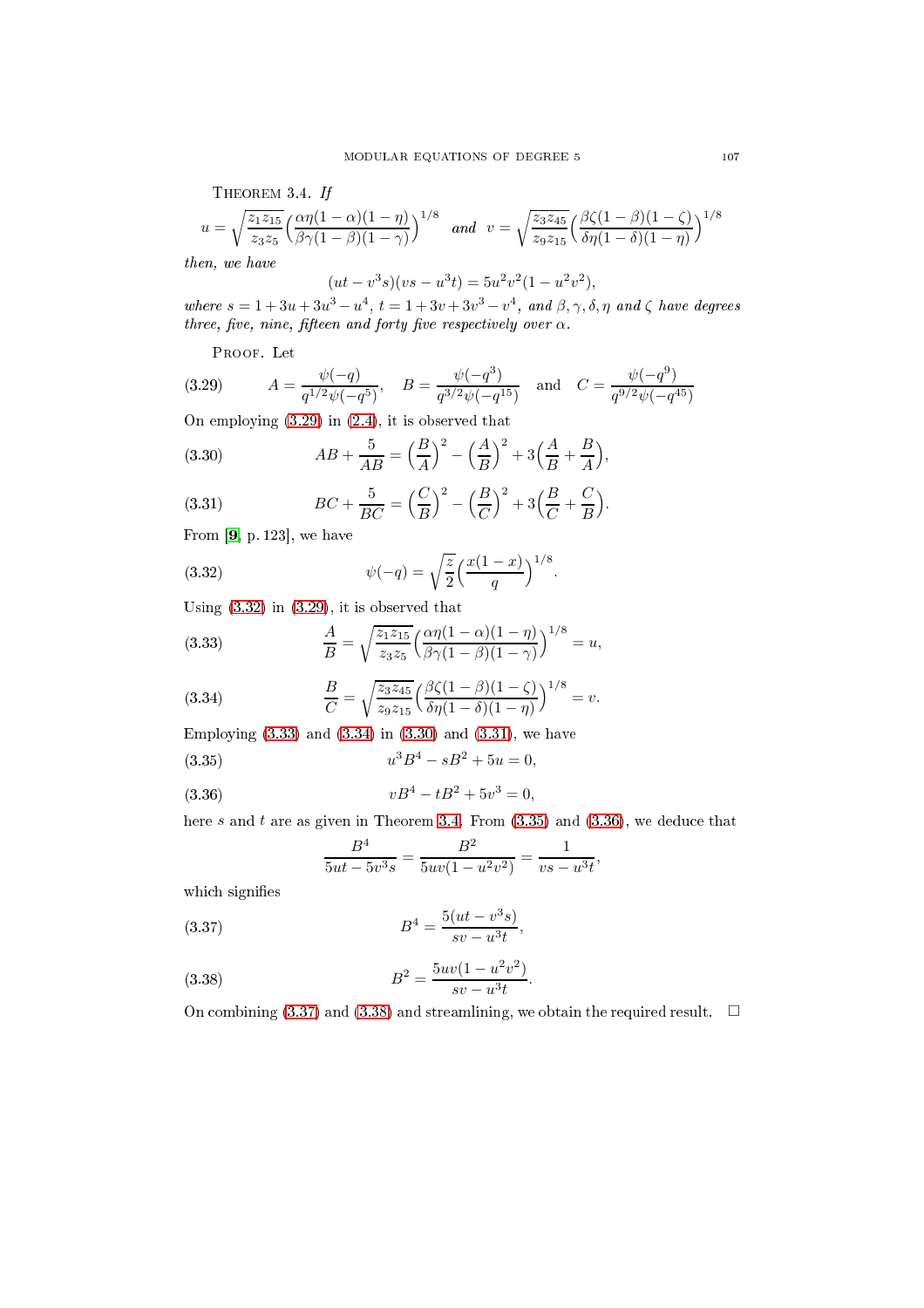<span id="page-7-6"></span>THEOREM 3.5. If

$$
u = \sqrt{\frac{z_1 z_2}{z_5 z_{20}}} \left( \frac{(1 - \alpha)(1 - \beta)}{(1 - \delta)(1 - \eta)} \right)^{1/4} \quad \text{and} \quad v = \sqrt{\frac{z_2 z_4}{z_{10} z_{20}}} \left( \frac{(1 - \beta)(1 - \gamma)}{(1 - \eta)(1 - \zeta)} \right)^{1/4}
$$

then, we have

$$
(u2v4(4-s) – u4v2(4-t))(v2(4-t) – u2(4-s)) = (u4 – v4)2,
$$

where

$$
s = \frac{z_2}{z_{10}} \left( \frac{1-\beta}{1-\eta} \right)^{1/2} + 5 \frac{z_{10}}{z_2} \left( \frac{1-\eta}{1-\beta} \right)^{1/2} \text{ and } t = \frac{z_4}{z_{20}} \left( \frac{1-\gamma}{1-\zeta} \right)^{1/2} + 5 \frac{z_{20}}{z_4} \left( \frac{1-\zeta}{1-\gamma} \right)^{1/2},
$$
  
and  $\beta \sim \delta$  n and c have degrees two four, five ten and twenty over  $\alpha$  respectively.

and  $\beta, \gamma, \delta, \eta$  and  $\zeta$  have degrees two, four, five, ten and twenty over  $\alpha$  respectively.

<span id="page-7-0"></span>Proof. Let

(3.39) 
$$
A = \frac{\varphi(-q)}{\varphi(-q^5)}, \quad B = \frac{\varphi(-q^2)}{\varphi(-q^{10})} \text{ and } C = \frac{\varphi(-q^4)}{\varphi(-q^{20})}.
$$

On employing [\(3.39\)](#page-7-0) in [\(2.5\)](#page-2-6), we have

<span id="page-7-4"></span>(3.40) 
$$
\left(\frac{A}{B}\right)^2 + \left(\frac{B}{A}\right)^2 + 4 = B^2 + \frac{5}{B^2},
$$

<span id="page-7-5"></span>(3.41) 
$$
\left(\frac{B}{C}\right)^2 + \left(\frac{C}{B}\right)^2 + 4 = C^2 + \frac{5}{C^2}.
$$

From  $[9, p.122]$  $[9, p.122]$ , we have

<span id="page-7-1"></span>(3.42) 
$$
\varphi(-q) = \sqrt{z}(1-x)^{1/4}.
$$

Using [\(3.42\)](#page-7-1) in [\(3.39\)](#page-7-0), we have

<span id="page-7-2"></span>(3.43) 
$$
AB = \sqrt{\frac{z_1 z_2}{z_5 z_{20}}} \left( \frac{(1 - \alpha)(1 - \beta)}{(1 - \delta)(1 - \eta)} \right)^{1/4} = u,
$$

<span id="page-7-3"></span>(3.44) 
$$
BC = \sqrt{\frac{z_2 z_4}{z_{10} z_{20}}} \left( \frac{(1-\beta)(1-\gamma)}{(1-\eta)(1-\zeta)} \right)^{1/4} = v.
$$

Employing  $(3.43)$  and  $(3.44)$  in  $(3.40)$  and  $(3.41)$ , we have

(3.45) 
$$
B^8 + u^2(4-s)B^4 + u^4 = 0,
$$

(3.46) 
$$
B^8 + v^2(4-t)B^4 + v^4 = 0,
$$

respectively and s and t are as defined as in Theorem [3.5.](#page-7-6) From  $(3.45)$  and  $(3.46)$ , we dedu
e

<span id="page-7-10"></span><span id="page-7-9"></span><span id="page-7-8"></span><span id="page-7-7"></span>
$$
\frac{B^8}{u^2v^4(4-s)-u^4v^2(4-t)}=\frac{B^4}{u^4-v^4}=\frac{1}{v^2(4-t)-u^2(4-s)},
$$

which signifies

(3.47) 
$$
B^{8} = \frac{u^{2}v^{4}(4-s) - u^{4}v^{2}(4-t)}{v^{2}(4-t) - u^{2}(4-s)},
$$

(3.48) 
$$
B^4 = \frac{u^4 - v^4}{v^2(4-t) - u^2(4-s)}.
$$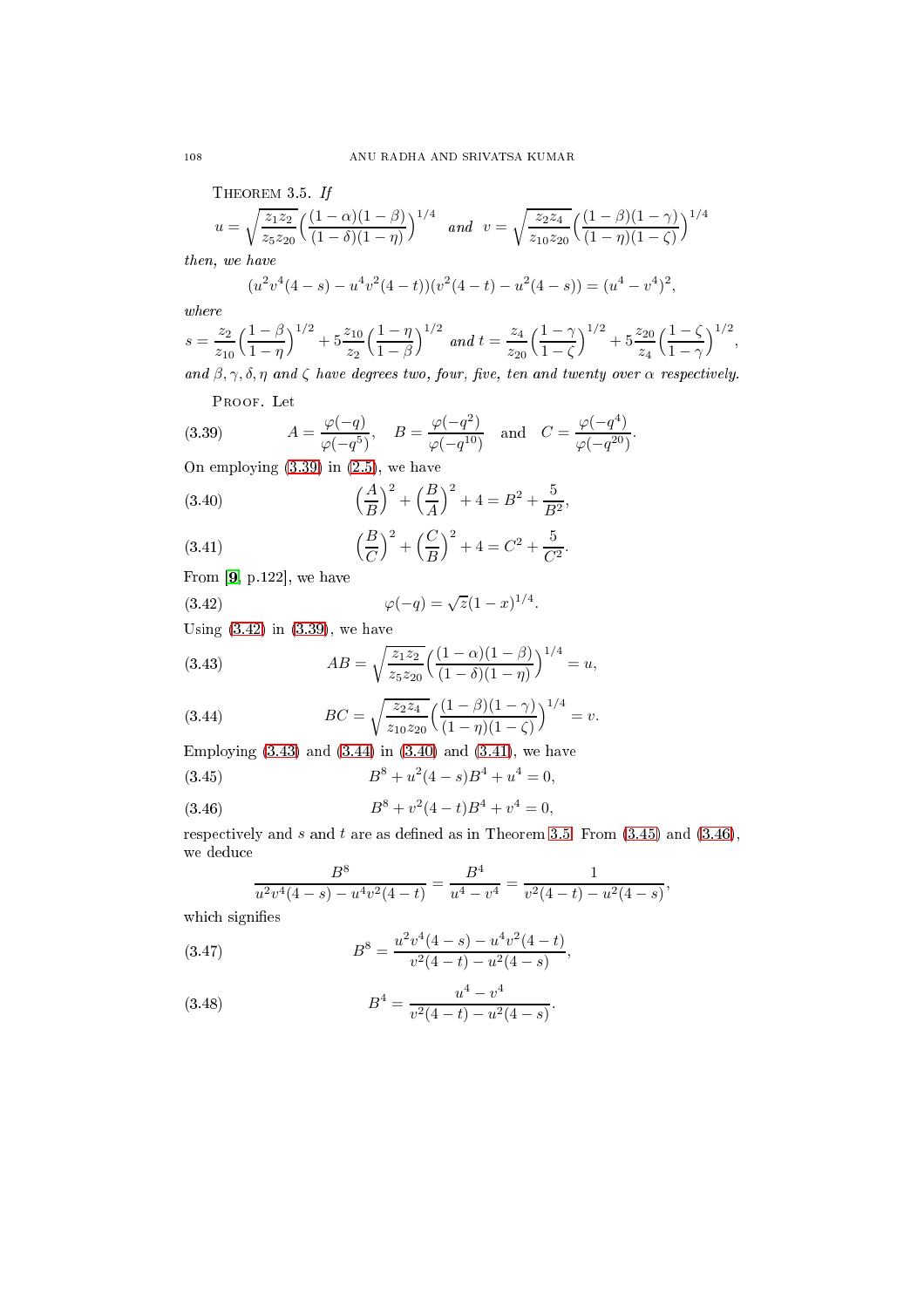On combining [\(3.47\)](#page-7-9) and [\(3.48\)](#page-7-10) and streamlining, we obtain the required result.  $\square$ 

Acknowledgment. The authors would like to thank the anonymous referees for areful reading and their valuable suggestions whi
h improved the presentation of the paper.

- <span id="page-8-5"></span>1. C. Adiga, M. S. M. Naika, K. Shivashankara, On some P-Q eta-function identities of Ramanujan, Indian J. Math.  $44(3)$  (2002), 253-267.
- 2. C. Adiga, T. Kim, M. S. M. Naika, Modular equations in the theory of signature 3 and P -Q  $identities$ , Adv. Stud. Contemp. Math.  $7$  (2003), 33-40.
- 3. C. Adiga, T. Kim, M.S.M. Naika, H.S. Madhusudhan, On Ramanujan's cubic continued fraction and explicit evaluations of theta-functions, Indian J. Pure Appl. Math. 35(9) (2004),  $1047 - 1062.$
- 4. C. Adiga, N. A. S. Bulkhali, D. Ranganatha, H. M. Srivastava, Some new modular relations for the Rogers-Ramanujan type functions of order eleven with applications to partitions, J. Number Theory 158 (2016), 281-297.
- 5. C. Adiga, N. A. S. Bulkhali, Y. Simsek, H. M. Srivastava, A continued fraction of Ramanujan and some Ramanujan-Weber class invariants, Filomat  $31(13)$  (2017), 3975-3997.
- 6. N.D. Baruah, Modular equations for Ramanujan's cubic continued fraction, J. Math. Anal. Appl.  $268(1)$  (2002), 244-255.
- , On some of Ramanujan's Schläfli-type "mixed" modular equations, J. Number Theory.  $100(2)$  (2003), 270-294.
- <span id="page-8-6"></span>8. N.D. Baruah, N. Saikia, Two parameters for Ramanujan's theta functions and their explicit values, Rocky Mt. J. Math. 37 (2007), 1747-1790.
- <span id="page-8-3"></span><span id="page-8-0"></span>9. B. C. Berndt, Ramanujan's Notebooks, Part III, Springer, New York, 1991.
- <span id="page-8-4"></span>10. , Ramanujan's Notebooks, Part IV, Springer, New York, 1996.
- 11. B.C. Berndt, L.-C. Zhang, Ramanujan's identities for theta functions, Math. Ann. 292(1)  $(1992), 561-573.$
- <span id="page-8-7"></span>12. J. Choi, A. K. Rathie, *General summation formulas for the Kampé De Feriet function*, Montes Taurus J. Pure Appl. Math.  $1(1)$  (2019), 107-128.
- 13. G.V. Milovanović, A.K. Rathie, Four unified results for reducibility of Srivastava's triple hypergeometric series HB, Montes Taurus J. Pure Appl. Math. 3(3) (2021), 155-164.
- 14. M. S. M. Naika, P-Q eta-function identities and computation of Ramanujan-Weber class invariants, J. Indian Math. Soc., New Ser. 70(1-4) (2003), 121-134.
- $\Box$ , A note on cubic modular equations of degree two, Tamsui Oxf. J. Math. Sci. 22(1) 15  $(2006), 1-8.$
- <span id="page-8-8"></span>16. M. S. M. Naika, S. Chandankumar, Some new Schläfli type modular equation of signature  $\chi$ , Ramanujan Math. Soc. Lect. Notes Ser. 14 (2010), 185-199.
- <span id="page-8-10"></span>17. D. H. Paek, J. Yi, On some modular equations of degree 5 and their applications, Bull. Korean Math. Soc.  $50(4)$  (2013), 1315-1328.
- <span id="page-8-1"></span>18. S. Ramanujan, Notebooks (2 Volumes), Tata Institute of Fundamental Research, Bombay, 1957.
- <span id="page-8-9"></span><span id="page-8-2"></span>19.  $\_\_\_\_\_\_\_\_\$ The Lost Notebook and Other Unpublished Papers, Narosa, New Delhi, 1988.
- 20. N. Saikia, J. Chetry, Some new modular equations in Ramanujan's alternate theory of signature 3, Ramanujan J. 50 (2019), 163-194.
- 21. H.M. Srivastava, M.P. Chaudhary, F.K. Wakene, A family of theta function identities based upon q-binomial theorem and Heine's transformations, Montes Taurus J. Pure Appl. Math.  $2(2)$  (2020), 1-6.
- 22. R. Tremblay, New quadratic transformations of hypergeometric functions and associated summation formulas obtained with the well-poised fractional calculus operator, Montes Taurus J. Pure Appl. Math.  $2(1)$  (2020), 36-62.